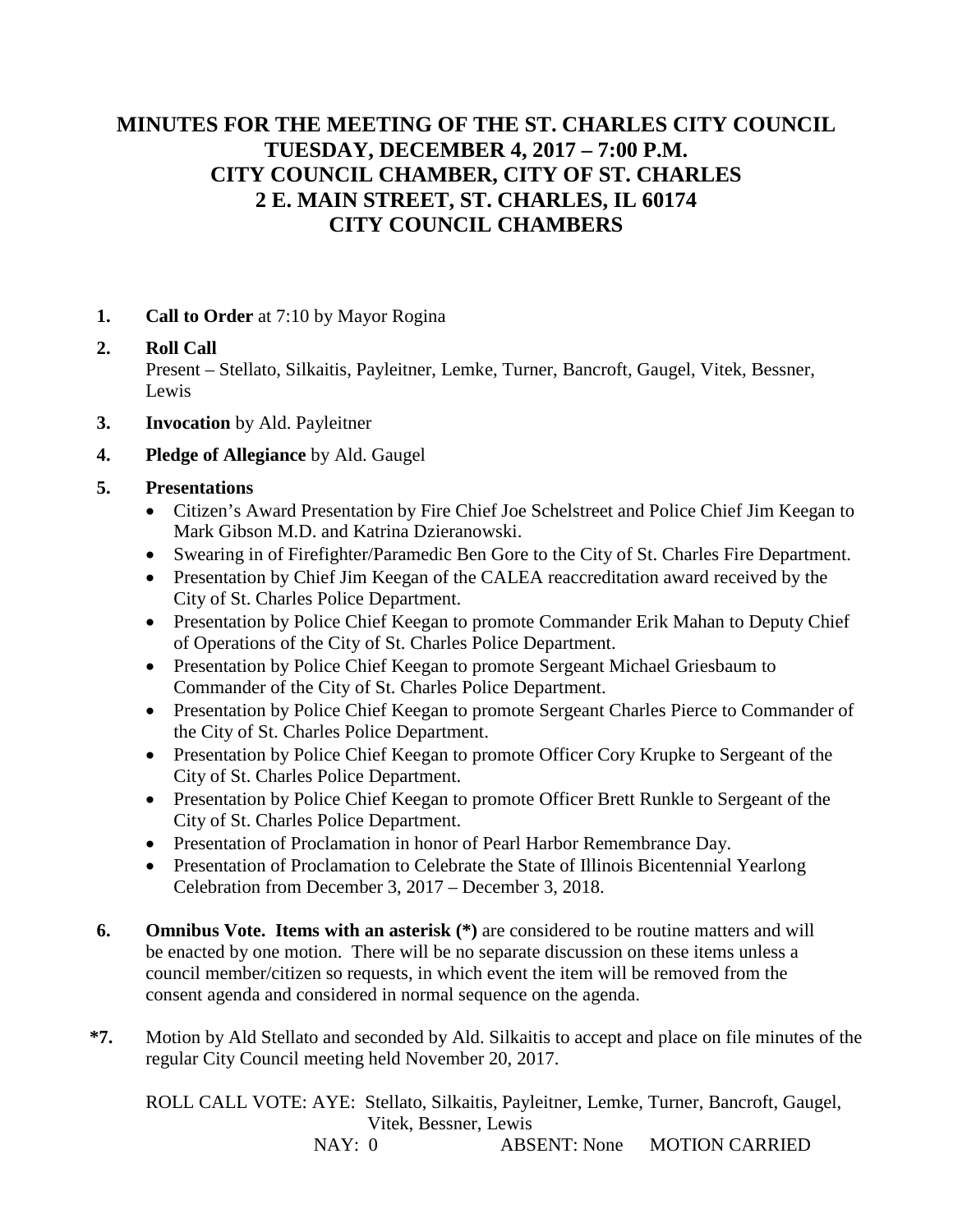**\*8** Motion by Ald Stellato and seconded by Ald. Silkaitis to accept and place on file the Report for period ending October 31, 2017.

ROLL CALL VOTE: AYE: Stellato, Silkaitis, Payleitner, Lemke, Turner, Bancroft, Gaugel, Vitek, Bessner, Lewis NAY: 0 **ABSENT: None MOTION CARRIED** 

**\*9.** Motion by Ald Stellato and seconded by Ald. Silkaitis to approve and authorize issuance of vouchers from the Expenditure Approval List for the period of 11/6/2107 – 11/19/2017 the amount of \$6,145,130.22.

ROLL CALL VOTE: AYE: Stellato, Silkaitis, Payleitner, Lemke, Turner, Bancroft, Gaugel, Vitek, Bessner, Lewis NAY: 0 **ABSENT: None MOTION CARRIED** 

### **I. New Business**

A. Motion by Ald. Lewis and seconded by Ald. Bessner to approve **Ordinance** 2017-M-35 for the Annual Tax Levy.

ROLL CALL VOTE: AYE: Stellato, Silkaitis, Payleitner, Lemke, Turner, Bancroft, Gaugel, Vitek, Bessner, Lewis NAY: 0 **ABSENT: None MOTION CARRIED** 

B. Motion by Ald. Bessner and seconded by Ald. Vitek to approve **Ordinance** 2017-M-36 for the Levy and Assessment of Taxes for the Year 2017 in and for the City of St. Charles Special Service Area Number 1A (Central Business District).

ROLL CALL VOTE: AYE: Stellato, Silkaitis, Payleitner, Lemke, Turner, Bancroft, Gaugel, Vitek, Bessner, Lewis NAY: 0 ABSENT: None MOTION CARRIED

C. Motion by Ald. Vitek and seconded by Ald. Gaugel to approve **Ordinance** 2017-M-37 for the Levy and Assessment of Taxes for the Year 2017 in and for the City of St. Charles Special Service Area Number 1B (Downtown District).

ROLL CALL VOTE: AYE: Stellato, Silkaitis, Payleitner, Lemke, Turner, Bancroft, Gaugel, Vitek, Bessner, Lewis NAY: 0 ABSENT: None MOTION CARRIED

D. Motion by Ald. Gaugel and seconded by Ald. Bancroft to approve **Ordinance** 2017-M-38 for the Levy and Assessment of Taxes for the Year 2017 in and for the City of St. Charles Special Service Area Number 5 Central Manufacturing District).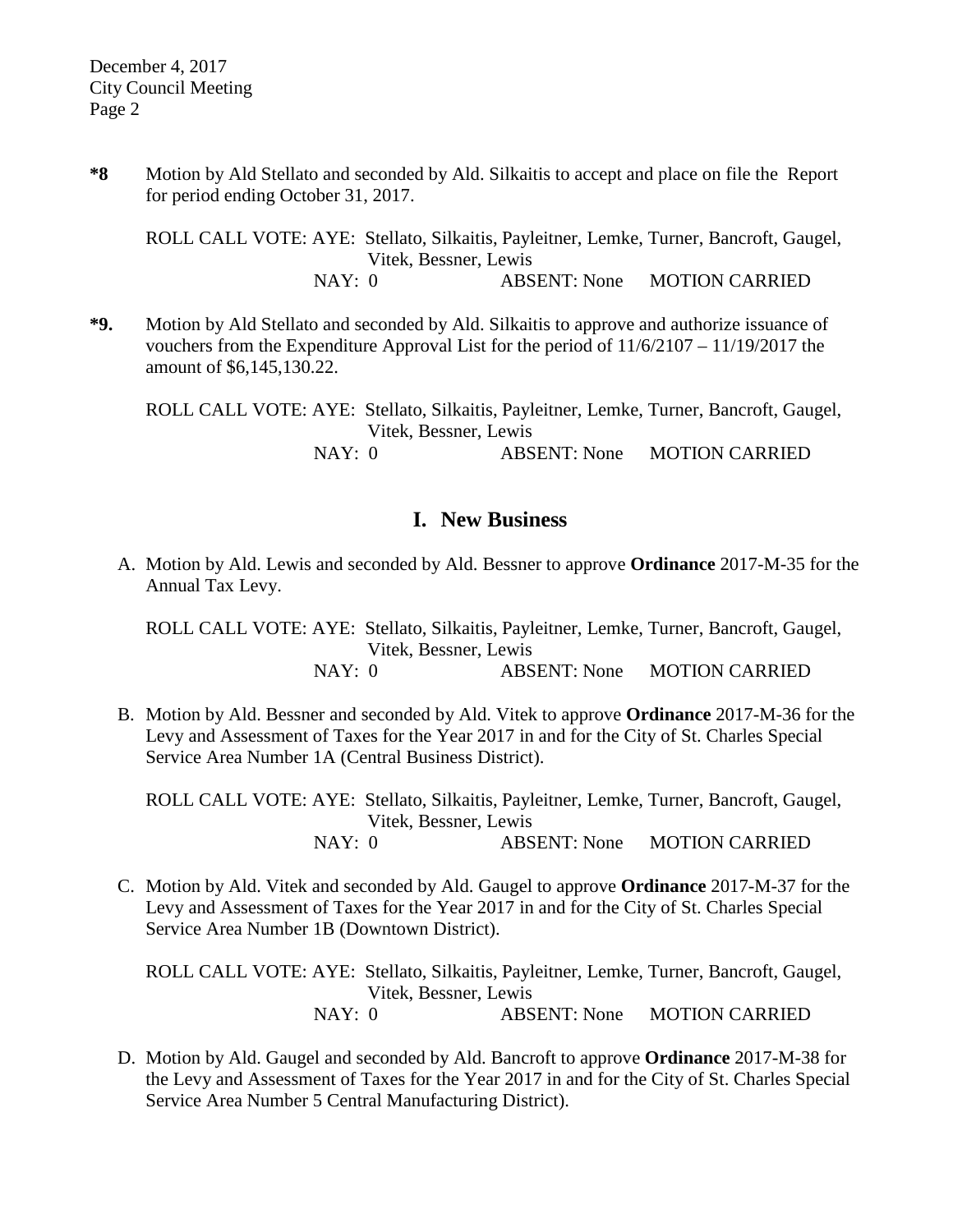E. Motion by Ald. Bancroft and seconded by Ald. Turner to approve **Ordinance** 2017-M-39 for the Levy and Assessment of Taxes for the Year 2017 in and for the City of St. Charles Special Service Area Number 6 (Cambridge East).

ROLL CALL VOTE: AYE: Stellato, Silkaitis, Payleitner, Lemke, Turner, Bancroft, Gaugel, Vitek, Bessner, Lewis NAY: 0 ABSENT: None MOTION CARRIED

F. Motion by Ald. Turner and seconded by Ald. Lemke to approve **Ordinance** 2017-M-40 for the Levy and Assessment of Taxes for the Year 2017 in and for the City of St. Charles Special Service Area Number 7 (Central Manufacturing District).

ROLL CALL VOTE: AYE: Stellato, Silkaitis, Payleitner, Lemke, Turner, Bancroft, Gaugel, Vitek, Bessner, Lewis NAY: 0 ABSENT: None MOTION CARRIED

G. Motion Ald. Lemke and seconded by Ald. Payleitner to approve **Ordinance** 2017-M-41 for the Levy and Assessment of Taxes for the Year 2017 in and for the City of St. Charles Special Service Area Number 10 (Royal Fox I).

ROLL CALL VOTE: AYE: Stellato, Silkaitis, Payleitner, Lemke, Turner, Bancroft, Gaugel, Vitek, Bessner, Lewis NAY: 0 **ABSENT: None MOTION CARRIED** 

H. Motion Ald. Payleitner and seconded by Ald. Silkaitis to approve **Ordinance** 2017-M-42 for the Levy and Assessment of Taxes for the Year 2017 in and for the City of St. Charles Special Service Area Number 13 (Red Gate).

ROLL CALL VOTE: AYE: Stellato, Silkaitis, Payleitner, Lemke, Turner, Bancroft, Gaugel, Vitek, Bessner, Lewis **NAY: 0 ABSENT: None MOTION CARRIED** 

I. Motion by Ald. Silkaitis and seconded by Ald. Stellato to approve **Ordinance** 2017-M-43 for the Levy and Assessment of Taxes for the Year 2017 in and for the City of St. Charles Special Service Area Number 21.

ROLL CALL VOTE: AYE: Stellato, Silkaitis, Payleitner, Lemke, Turner, Bancroft, Gaugel, Vitek, Bessner, Lewis

NAY: 0 **ABSENT: None MOTION CARRIED** 

J. Motion by Ald. Stellato and seconded by Ald. Lewis to approve **Ordinance** 2017-M-44 for the Levy and Assessment of Taxes for the Year 2017 in and for the City of St. Charles Special Service Area Number 57 (Legacy Business Center).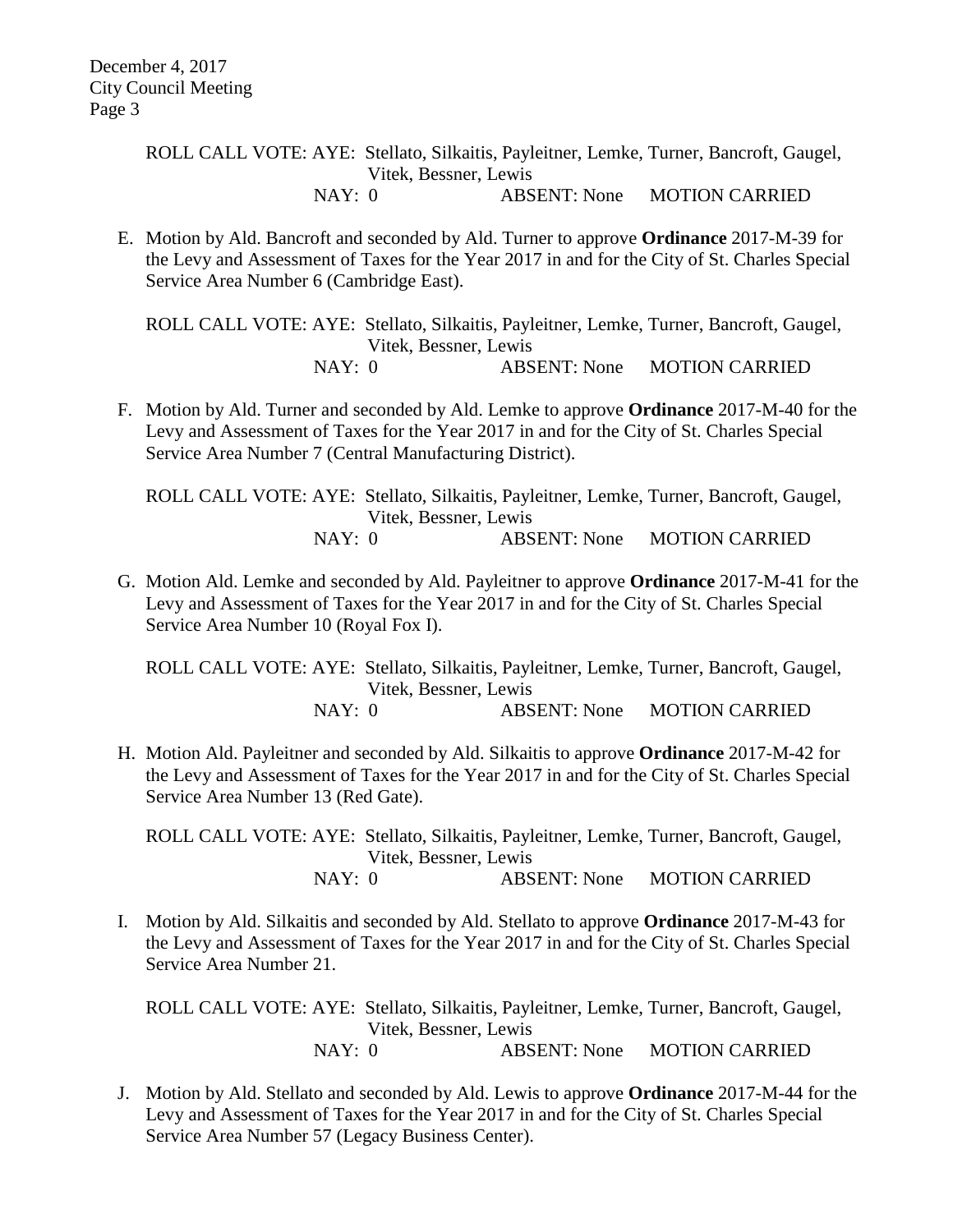**Mayor Rogina:** We may kid around a little here with the roll calls but at the end of the day we just approved a number of tax levy's and reflected in our books is simply this, a movement and a cause to continue fiscal responsibility in the City of St. Charles, and I'm very proud of that as we continue to do so. Thank you very much and thank you to Director Minick for laying all this out for us tonight.

## **II. Committee Reports**

#### **A. Government Operations**

\*1. Motion by Ald. Stellato and seconded by Ald. Silkaitis to approve an Agreement with Power System Engineering, Inc. for Utility Billing/Customer Information System Requirements Consulting Services for a not-to-exceed cost of \$58,150.

ROLL CALL VOTE: AYE: Stellato, Silkaitis, Payleitner, Lemke, Turner, Bancroft, Gaugel, Vitek, Bessner, Lewis NAY: 0 ABSENT: None MOTION CARRIED

\*2. Motion by Ald Stellato and seconded by Ald. Silkaitis to accept and place on file minutes of the Government Operations Committee Meeting held on November 20, 2017.

ROLL CALL VOTE: AYE: Stellato, Silkaitis, Payleitner, Lemke, Turner, Bancroft, Gaugel, Vitek, Bessner, Lewis NAY: 0 ABSENT: None MOTION CARRIED

#### **B. Government Services**

1. Motion by Ald. Payleitner and seconded by Ald. Turner to approve **Resolution** 2017-145 awarding a Contract to Riley Construction for Professional Construction Management Services related to the Police Facility.

**Ald. Gaugel:** This created a little bit of debate in the committee meeting this past Monday. I had a few different conversations, one with Pete Suhr (Public Works Director) another with Ald. Bancroft in regards to this issue. There were some concerns and those concerns are still out there for me in terms of the contract recipient, Riley Construction, being awarded and then self performing on some of this work. However, that said, Peter (Suhr) laid out a very good memo to all of us on council that explained why this shouldn't be a concern and explained the rational for it. With that said, I'm going to change my vote from a no in committee to a yes tonight, but I still think we need to be vigilant if this vendor were to self perform those two functions, I think it was concrete as well as the carpentry, and again with that said I think it is in the best interest of the city. I think we've done our due diligence to pick the correct vendor and it is in the best interest of our police force to move this forward and I'm confident that this vendor will be able to perform adequately with an increased oversight in that specific area. Therefore, I would support this.

**Mayor Rogina:** Thank you Ald. Gaugel, I appreciate that statement. Anyone else?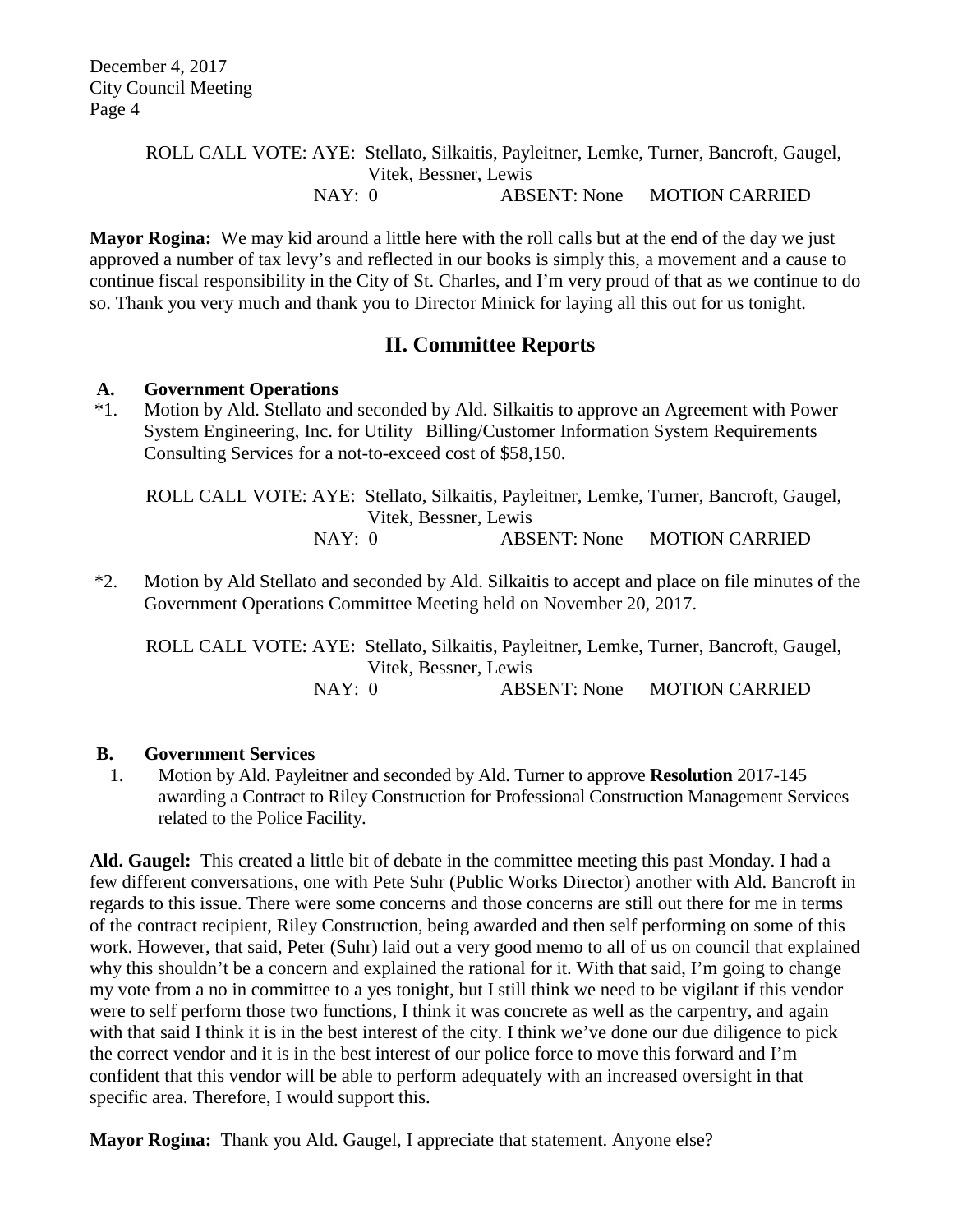December 4, 2017 City Council Meeting Page 5

**Ald. Turner:** I voted yes on this to begin with and think that sometimes we're being over cautious. Some of these proposals that are being brought forth by public works and so on, when you look at this whole picture, we have a company here that is well respected in a highly competitive industry and has a proven track record. I realize what Ald. Gaugel and Ald. Stellato have said, but I can't see this company risking its long-term reputation for a short-term and rather minimal gain. This is why I've voted yes.

**Mayor Rogina:** Thank you Ald. Turner, Ald. Lemke?

**Ald. Lemke:** I always err on the side of having more bidders, especially if they understand that it is not just a courtesy bid and that they have a chance to win. An additional bidder on each of these subcontractors is helpful, I think.

**Ald. Silkaitis:** I voted no in committee and I still disagree with Ald. Turner, I don't think I'm over cautious about this, I really don't. On the other hand, I will be keeping an eye on this to make sure that there isn't anything happening, not that I don't trust them, it is just that the perception out there, is that they are awarding themselves work and that just still bothers me. I will vote yes to keep the project going, but I will be very vigilant on it.

**Ald. Stellato:** I'll echo what Ald. Gaugel said and I couldn't have said it better myself, so nice work and I appreciate what you said and agree 100%, I'm a yes vote as well.

**Mayor Rogina:** Anyone else? It's been moved and seconded and of there are no further conversations, Clerk Amenta, please call roll.

ROLL CALL VOTE: AYE: Stellato, Silkaitis, Payleitner, Lemke, Turner, Bancroft, Gaugel, Vitek, Bessner, Lewis NAY: 0 ABSENT: None MOTION CARRIED

\*2. Motion by Ald Stellato and seconded by Ald. Silkaitis to approve **Resolution** 2017-146 awarding the Bid for Snow and Ice Removal Services for the 2017/2018 Winter Season.

ROLL CALL VOTE: AYE: Stellato, Silkaitis, Payleitner, Lemke, Turner, Bancroft, Gaugel, Vitek, Bessner, Lewis NAY: 0 ABSENT: None MOTION CARRIED

\*3. Motion by Ald Stellato and seconded by Ald. Silkaitis to approve **Resolution** 2017-147 awarding a Purchase Order to Industrial Systems, LTD for Anti-Icing Materials.

ROLL CALL VOTE: AYE: Stellato, Silkaitis, Payleitner, Lemke, Turner, Bancroft, Gaugel, Vitek, Bessner, Lewis NAY: 0 ABSENT: None MOTION CARRIED

\*4. Motion by Ald Stellato and seconded by Ald. Silkaitis to approve **Resolution** 2017-148 awarding a Purchase Order to Von's Electric for Substation Emergency Generators.

ROLL CALL VOTE: AYE: Stellato, Silkaitis, Payleitner, Lemke, Turner, Bancroft, Gaugel, Vitek, Bessner, Lewis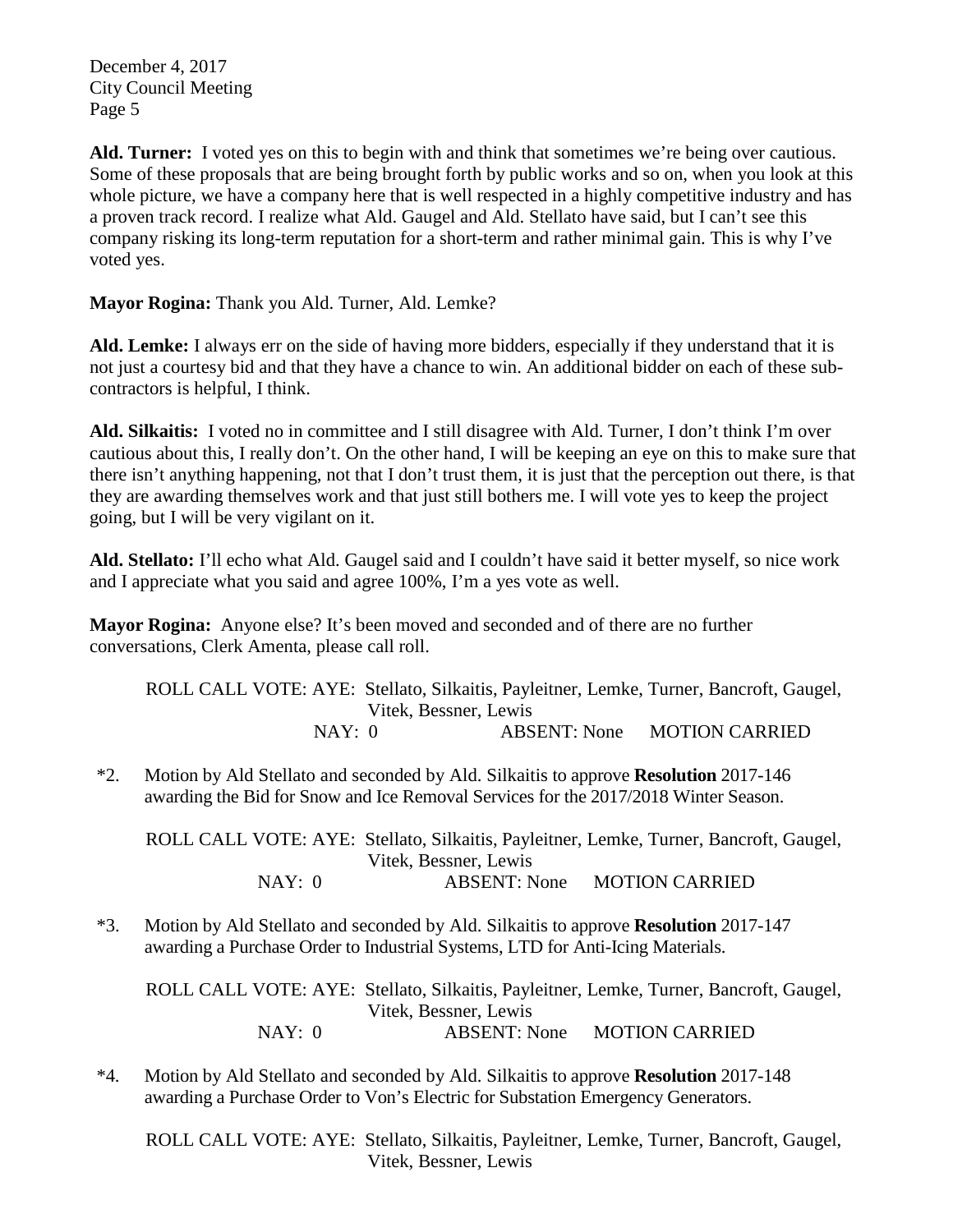NAY: 0 ABSENT: None MOTION CARRIED

\*5. Motion by Ald Stellato and seconded by Ald. Silkaitis to approve **Resolution** 2017-149 awarding a Purchase Order to Border States for Substation Reclosers.

ROLL CALL VOTE: AYE: Stellato, Silkaitis, Payleitner, Lemke, Turner, Bancroft, Gaugel, Vitek, Bessner, Lewis NAY: 0 ABSENT: None MOTION CARRIED

\*6. Motion by Ald Stellato and seconded by Ald. Silkaitis to approve **Resolution** 2017-150 approving a Pole Attachment Agreement with MCI metro Access Transmissions Service Corp. (Verizon).

ROLL CALL VOTE: AYE: Stellato, Silkaitis, Payleitner, Lemke, Turner, Bancroft, Gaugel, Vitek, Bessner, Lewis NAY: 0 ABSENT: None MOTION CARRIED

\*7. Motion by Ald Stellato and seconded by Ald. Silkaitis to approve **Resolution** 2017-151 to Terminate a Pole Attachment Agreement with Wide Open West LLC (WOW).

ROLL CALL VOTE: AYE: Stellato, Silkaitis, Payleitner, Lemke, Turner, Bancroft, Gaugel, Vitek, Bessner, Lewis NAY: 0 ABSENT: None MOTION CARRIED

\*8. Motion by Ald Stellato and seconded by Ald. Silkaitis to approve **Resolution** 2017-152 approving a Master Services Agreement between the City of St. Charles and EX2 Technology LLC.

ROLL CALL VOTE: AYE: Stellato, Silkaitis, Payleitner, Lemke, Turner, Bancroft, Gaugel, Vitek, Bessner, Lewis NAY: 0 ABSENT: None MOTION CARRIED

\*9. Motion by Ald Stellato and seconded by Ald. Silkaitis to approve **Resolution** 2017-153 approving an Amendment to the Pole Attachment Agreement between the City of St. Charles and ComEd.

ROLL CALL VOTE: AYE: Stellato, Silkaitis, Payleitner, Lemke, Turner, Bancroft, Gaugel, Vitek, Bessner, Lewis NAY: 0 ABSENT: None MOTION CARRIED

\*10. Motion by Ald Stellato and seconded by Ald. Silkaitis to approve **Resolution** 2017-154 approving the Acceptance of Electric Easement at 875 Country Club Road.

ROLL CALL VOTE: AYE: Stellato, Silkaitis, Payleitner, Lemke, Turner, Bancroft, Gaugel, Vitek, Bessner, Lewis NAY: 0 ABSENT: None MOTION CARRIED

\*11. Motion by Ald Stellato and seconded by Ald. Silkaitis to approve **Resolution** 2017-155 awarding the Bid for Wild Rose Valley Siphon Rehabilitation.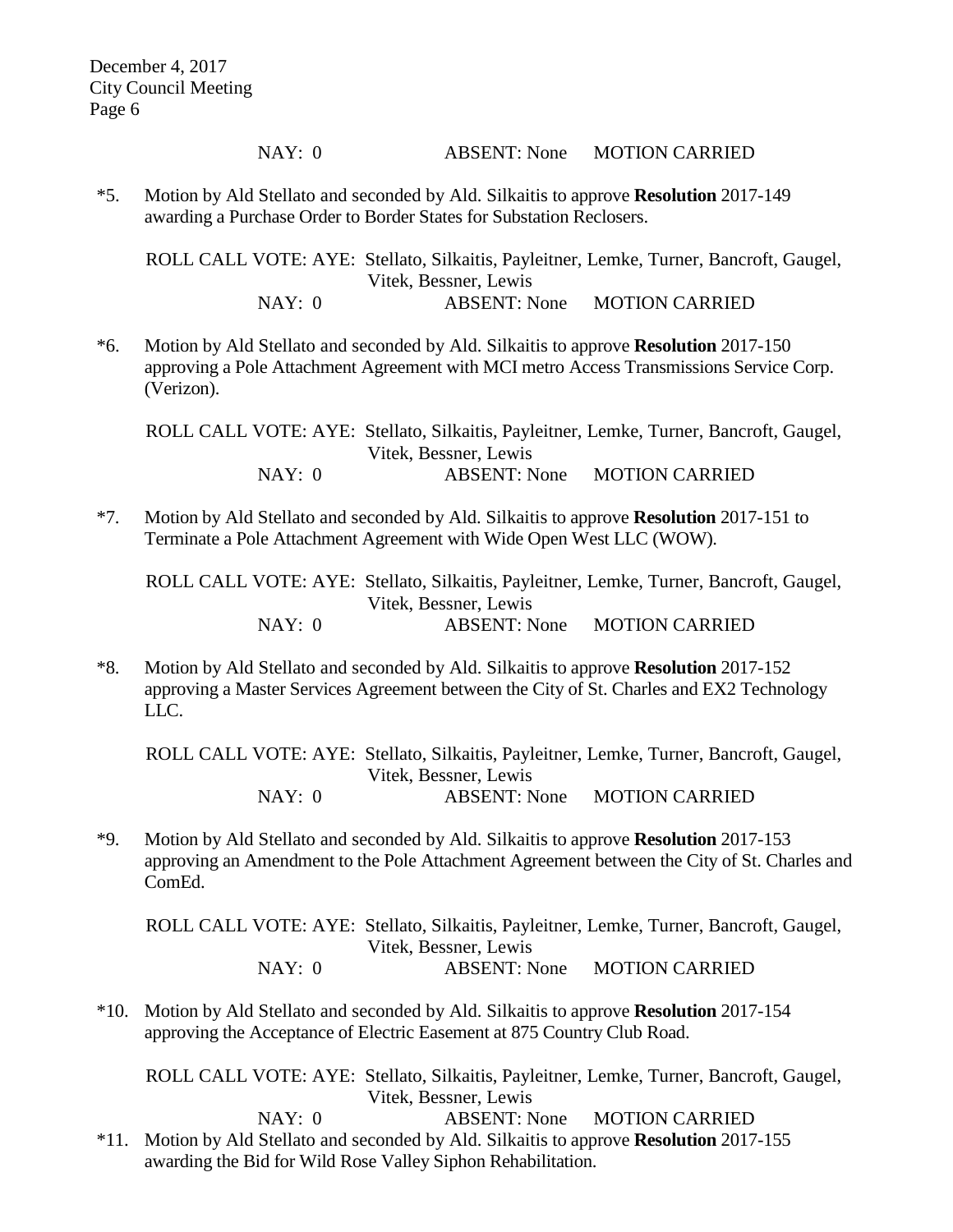\*12. Motion by Ald Stellato and seconded by Ald. Silkaitis to approve **Resolution** 2017-156 approving a Budget Addition to the 7th Avenue Creek Project.

ROLL CALL VOTE: AYE: Stellato, Silkaitis, Payleitner, Lemke, Turner, Bancroft, Gaugel, Vitek, Bessner, Lewis NAY: 0 ABSENT: None MOTION CARRIED

\*13. Motion by Ald Stellato and seconded by Ald. Silkaitis to approve **Resolution** 2017-157 approving a Real Estate Purchase Agreement for Lots 5 & 6 in Block 2 G.W. Minards' Resubdivision located at the southeast corner of East Main Street and South 9th Avenue.

ROLL CALL VOTE: AYE: Stellato, Silkaitis, Payleitner, Lemke, Turner, Bancroft, Gaugel, Vitek, Bessner, Lewis NAY: 0 ABSENT: None MOTION CARRIED

\*14. Motion by Ald Stellato and seconded by Ald. Silkaitis to approve **Resolution** 2017-158 awarding the Bid for Roof Replacement on George's Sports Building to Schramm Construction.

ROLL CALL VOTE: AYE: Stellato, Silkaitis, Payleitner, Lemke, Turner, Bancroft, Gaugel, Vitek, Bessner, Lewis NAY: 0 ABSENT: None MOTION CARRIED

\*15. Motion by Ald Stellato and seconded by Ald. Silkaitis to approve **Ordinance** 2017-M-45 Amending the St. Charles Municipal Code Title 15, "Buildings and Construction", Chapter 15.04 "Building Code", Section 15.04.020 "One-Family and Two-Family Residences".

ROLL CALL VOTE: AYE: Stellato, Silkaitis, Payleitner, Lemke, Turner, Bancroft, Gaugel, Vitek, Bessner, Lewis NAY: 0 ABSENT: None MOTION CARRIED

#### **C. Planning and Development**

\*1. Motion by Ald Stellato and seconded by Ald. Silkaitis to approve **Ordinance** 2017-M-46 Amending Title 15 "Building and Construction" of the St. Charles Municipal Code.

ROLL CALL VOTE: AYE: Stellato, Silkaitis, Payleitner, Lemke, Turner, Bancroft, Gaugel, Vitek, Bessner, Lewis NAY: 0 ABSENT: None MOTION CARRIED

\*2 Motion by Ald Stellato and seconded by Ald. Silkaitis to accept and place on file minutes of the November 13, 2017 Planning & Development Committee meeting.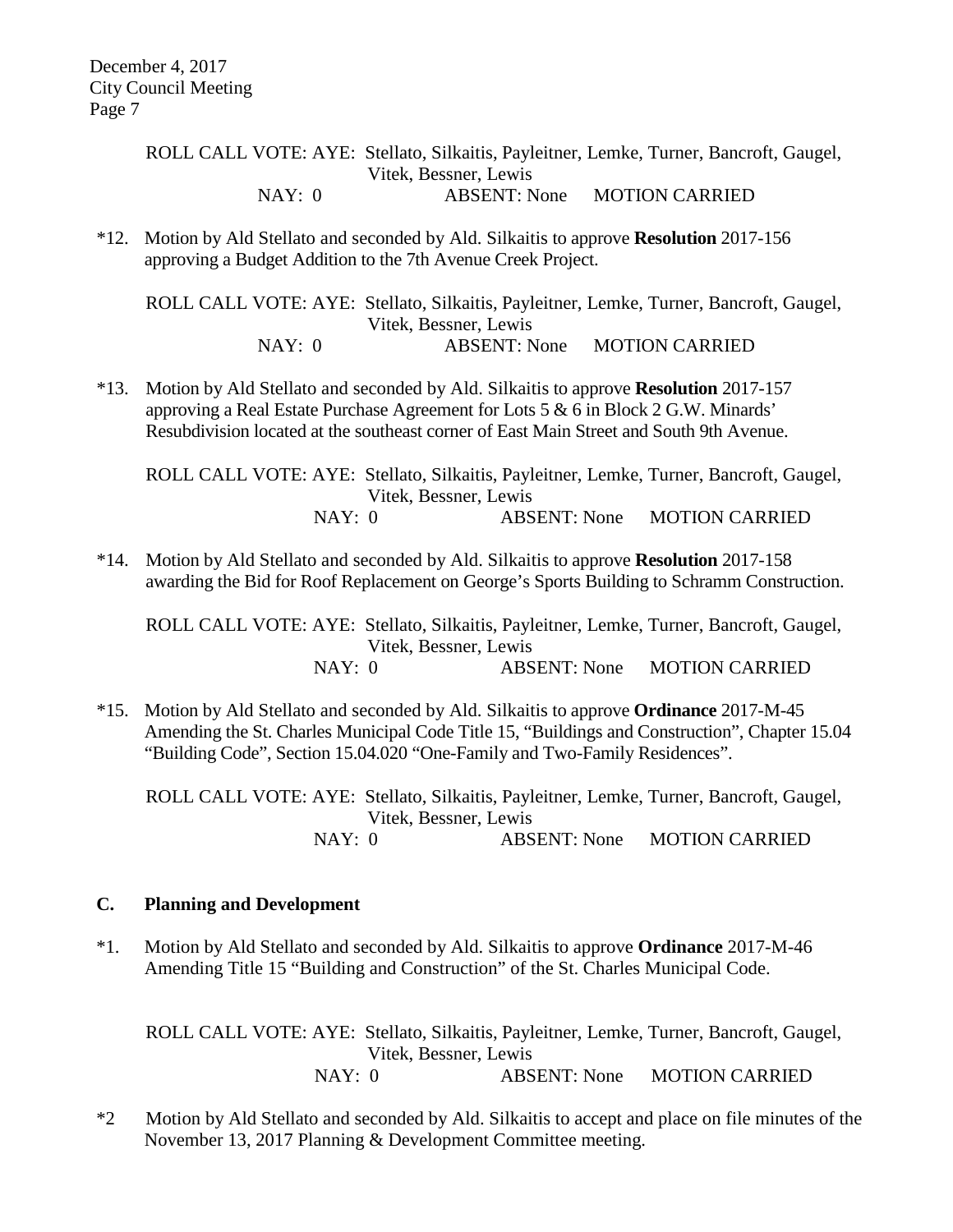#### **D. Executive Session**

- Personnel –5 ILCS  $120/2(c)(1)$
- Pending Litigation 5 ILCS  $120/2(c)(11)$
- Probable or Imminent Litigation 5 ILCS  $120/2(c)(11)$
- Property Acquisition 5 ILCS  $120/2(c)(5)$
- Collective Bargaining 5 ILCS  $120/2(c)(2)$
- Review of Executive Session Minutes 5 ILCS  $120/2(c)(21)$

#### **9. Additional Items from Mayor, Council, Staff, or Citizens**

**Ald. Payleitner:** I had the opportunity to engage one of the students from our gallery here about the one of the projects their group is working on and it happens to be in my ward  $(2^{nd}$  Ward) and I offered to give a little insight into it, but at the same time, in exchange for that I, with apologies to our Planning and Development Team, I offered them our sheet of the process in hoping to educate the students to know that you don't have a developer presenting a project and then it comes right to city council. There are a lot of steps, very valuable steps, in the process. In addition to that, I gifted them, with pertinent pages from our Comprehensive Plan. This is our guide. This is what they have to go by when they are approving a project and so I am thrilled by the opportunity for the students to learn our process and hopefully some day to be engaged in it.

**Mayor Rogina**: That couldn't have been said any better, Ald. Payleitner, number one. Number two, I would say to the students-you know this house is an open house for you to attend any time and I'll go one step further, we don't hide from the public up here, our emails are public information, they are on the website and any time you have a question for me or any member of the council, its important that you reach out and ask any time you'd like. The only thing we can't do is divulge anything confidential, but otherwise we're more than happy to oblige all of you. We're happy that you come here on a regular basis and educate yourselves more. Thank you

**Ald. Stellato:** I wanted to share something that happened earlier this evening and it restored my faith in the real youth,  $4<sup>th</sup>$  and  $5<sup>th</sup>$  graders that were here with the Cub Scouts. I gave them a tour of the facility as the Mayor was tied up in a meeting so I subbed for him and it was an enlightening experience and I wanted to share something with you. I asked them if they had any questions, in the form of a statement as opposed to a questions a couple of them walked me through where we are putting the police station, how much it costs, and what's going in place of the current station. You know what, they got it all right. These are  $4<sup>th</sup>$  and  $5<sup>th</sup>$  graders and they got it right. On to of that, they told me about the river corridor development and they knew all about that project as well. Quite a group out there and I just have to say it makes me feel really good about what 9 and 10 year olds, you know I learned more from them then I taught them today.